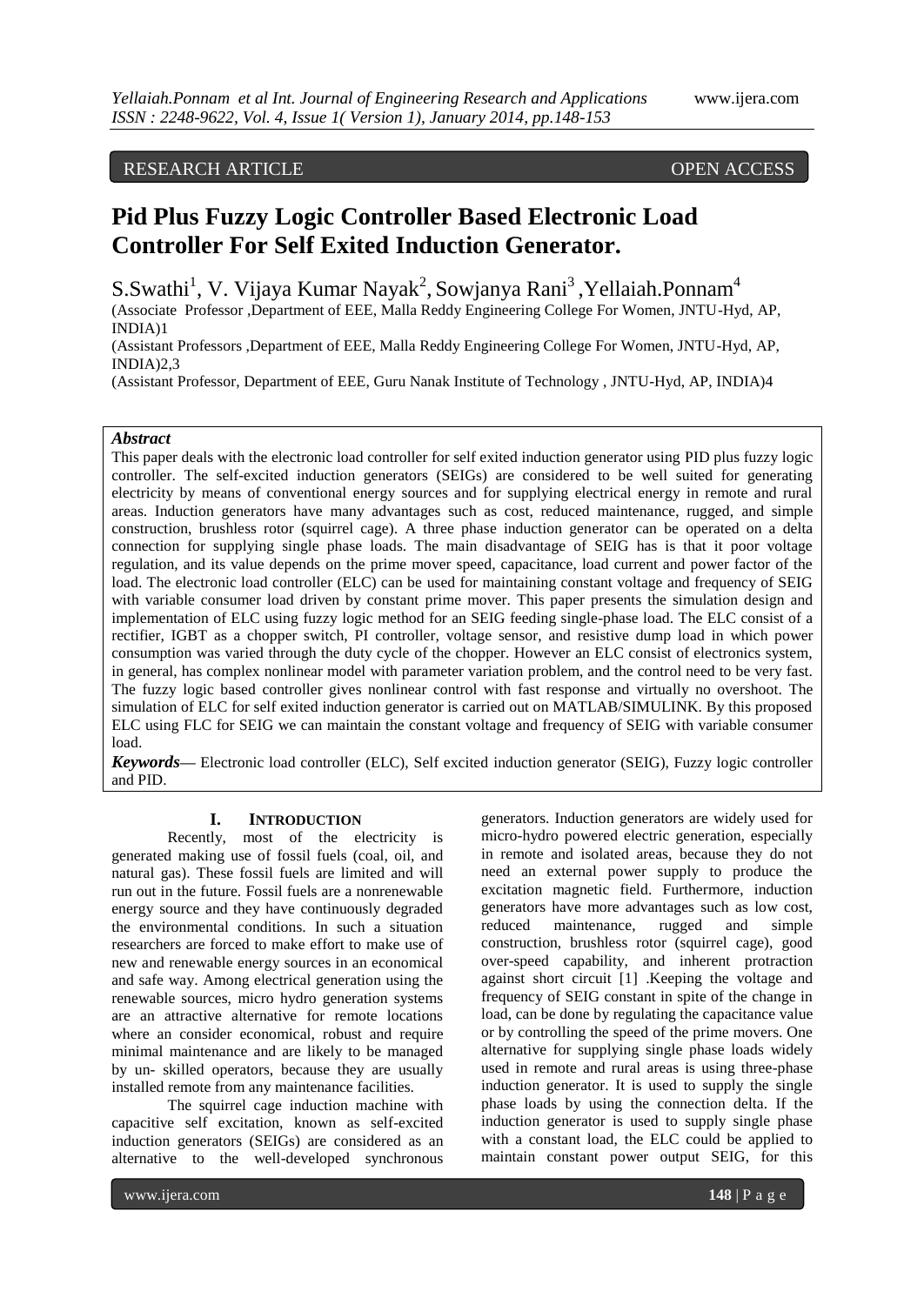purpose the dump load must be connected in parallel with the consumer load so that the total power load is generated by the SEIG is constant . The amount of power that flowing into the dump load is controlled by the electronic load controller (ELC) [4]-[5].

Various controllers for SEIG have been reported in literature. T.Chandra Sekhar et.al. [2] Proposed different voltage regulation schemes such as power electronic controller, electronic load controller and magnetic amplifier (saturable core reactor). Bhim Singh et.al [5] has been developed an ELC for two winding single phase SEIG. Juan M.Ramirez et.al [3] proposed an ELC with anti parallel insulated-gate bipolar transistor (IGBT) switches are used to control dump load connection and disconnection. D.K.Palwalia et.al [6] present design and implementation of Digital Signal Processor (DSP) based induction generator controller (IGC) for single phase SEIG. Sarsing Gao et al [1] present analysis and the design of a microcontroller (PIC 18F252) based SEIG-ELC. A PID controller is used to provide proper control without steady state errors or instability.

This paper presents the simulation design and implementation of Electronic Load Controller (ELC) for a Self Excited Induction Generator (SEIG) using Fuzzy Logic Controller. The SEIG using three phase induction generator feeding single phase loads. In addition to the PI controller we are using FLC. The mains reasons of using fuzzy logic controller to gives nonlinear control with fast response and virtually no overshoot. The proposed ELC will be simulated under variable consumer load and resistive load as the dump load in ELC.

## **II. SYSTEM DESCRIPTION**



**Fig.1 SEIG system configuration control strategy of a chopper switch in a six – pulse diode bridge ELC using FLC**.

Fig.1 shows the isolated Pico hydro generating system that consists of an SEIG,

excitation capacitor, consumer loads, and conventional ELC (six-pulse diode rectifier along with the chopper). The diode bridge is used to convert ac terminal voltage of SEIG to dc voltage. The output dc voltage has the ripples, which should be filtered, and therefore, a filtering capacitor is used to smoothen the dc voltage. An insulated gate bipolar junction transistor (IGBT) is used as a chopper switch providing the variable dc voltage across the auxiliary load. When the chopper is switched ON, the current flows through its auxiliary load and consume the difference power (difference of generated power and consumer load power) that results in a constant load on the SEIG, and hence, constant voltage and frequency at the varying consumer loads. The duty cycle of the chopper is varied by an analog-controller-based proportional– integral (PI) regulator and Fuzzy Logic Controller. The sensed terminal voltage is compared with reference voltage and error signal is processed through PI controller. The output of PI controller is given to fuzzy logic controller and it generates outputs and these are compared with fixed frequency saw tooth wave to generate the varying duty cycle switching signal for the chopper switch. According to the principle of operation of the system, the suitable value of capacitors is connected to generate rated voltage at desired power [9]. The input power of the SEIG is held constant at varying consumer loads. Thus, SEIG feeds two loads (consumer load + ELC) in parallel such that the total power is constant

$$
P_{GEN} = P_{ELC} + P_{LOAD}
$$

Where  $P_{GEN}$  is generated power by the SEIG (which should be kept constant), *PLOAD* is consumed power by consumers, and  $P_{ELC}$  is the power absorbed by the ELC.

## **III. III.FUZZY LOGIC CONTROLLER**

A fuzzy logic controller consists of four main components as fuzzification, rule base, inference mechanism and defuzzification. The fuzzification converts its inputs into fuzzy values with membership functions in the form of triangle, trapezoid, bell or other appropriate forms expressed by the fuzzy linguistic variables. The rule base contains the expert's linguistic descriptions expressed in the form of logical implications such as IF x is positive THEN y is big. The inference mechanism evaluates fuzzy information to activate and apply control rules. The defuzzification that uses methods such as centre of gravity, maximum and weighted mean converts the inference mechanism into the crisp values applied to the actual system.

The proposed SEIG based on ELC using FLC. In this FLC having two inputs and one output of the fuzzy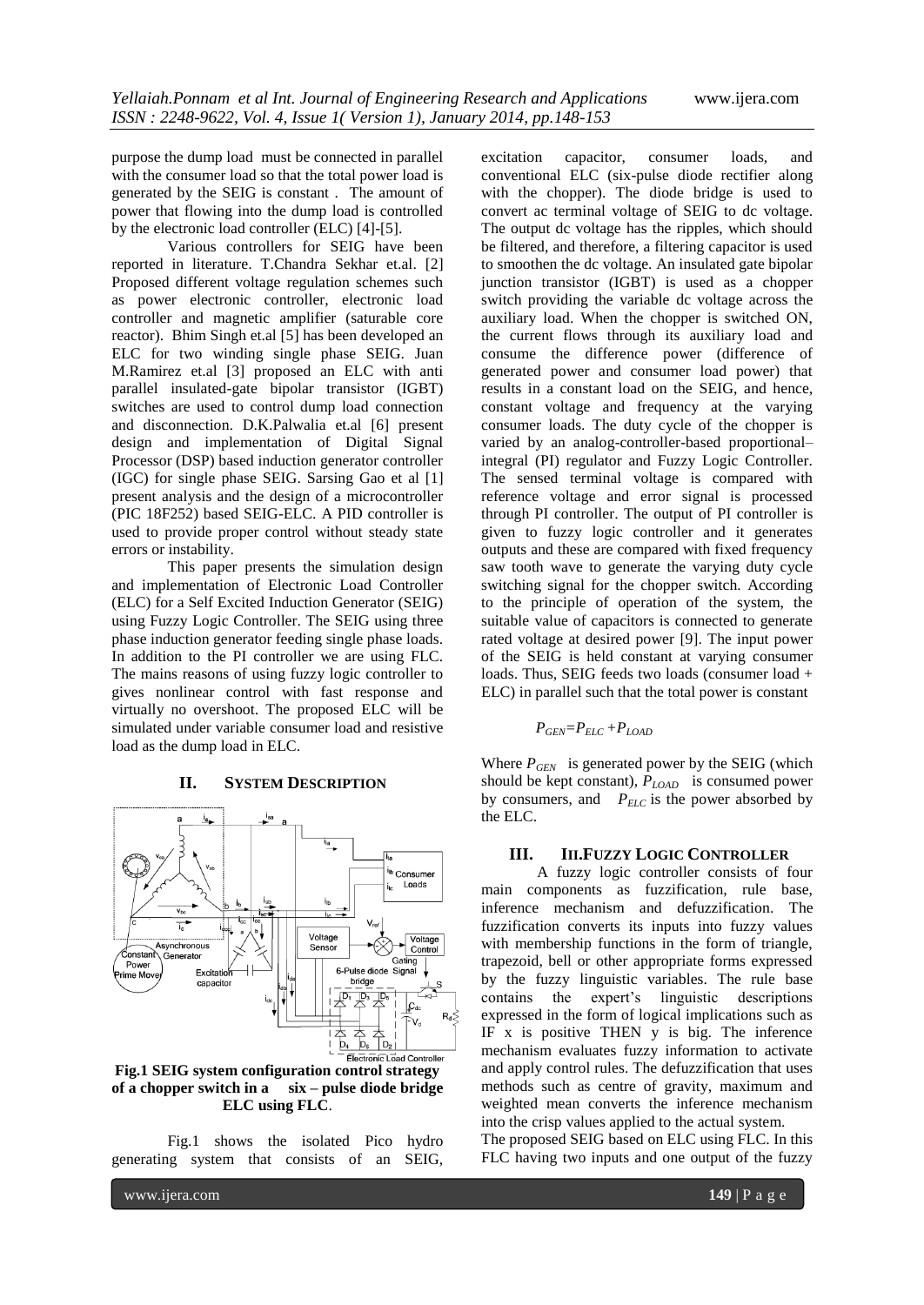controller. The first input is the error between reference value that is desired output value and generator output value. The second input is the derivative of the error. The inputs are given by:  $e (k) = r(k) - y(k)$ 

$$
= e(k) - e(k-1)
$$
  $\Delta e(k)$ 

The design of the fuzzy controller depends on information about the system behavior or experience of a human expert. The fuzzification stage is determined by the choice of the range, shape and number of the membership functions. The input membership functions for the error and the delta error to the fuzzy controller, the positioning universe was divided into seven domains which are negative big (NB), negative medium (NM), negative small (NS), zero (Z), positive small (PS), positive medium (PM), and positive big (PB). The output membership functions are chosen to be non uniformly distributed seven singletons functions. The output membership function processed by the fuzzy logic algorithm produces the PWM singletons taken as output assignments for the control dump load.



 Fig.2 Membership functions of error and the delta Error



Fig.3 Membership functions output

The set of rules for fuzzy controller is shown in Table I.

| Error<br>dError | $_{\rm NB}$ | NM NS |       | z    | PS          | PM        | PB |
|-----------------|-------------|-------|-------|------|-------------|-----------|----|
| NΒ              | PB          | PВ    | PM    | PS   | $_{\rm PS}$ | z         | NS |
| NM              | PВ          |       | PM PM | PS   | z           | <b>NS</b> | NM |
| NS              | PВ          | PM    | PS    | z    | z           | NS        | NM |
| z               | PВ          | PM    | PS    | z    | NS          | NM        | NΒ |
| $_{\rm PS}$     | PM          | PS    | z     | ΖI   | NS          | NM        | NВ |
| PM              | PM          | PS    | z l   |      |             | NS NM NM  | NВ |
| PB              | PS          | z     | NS    | NS I | <b>NM</b>   | NB        | NΒ |

Table I. Fuzzy Associative Memories (FAM)

#### **IV. MATLAB BASED MODELING**

A 7.5 kW, 415 V, 50 Hz asynchronous machine is used as a SEIG and the ELC is modeled using available power electronics block set like diode bridge rectifier and a chopper with an auxiliary resistive load. For voltage control we are using PI controller and Fuzzy Logic Controller.

Simulation is carried out in MATLAB/SIMULINK version of 7.9 at discrete step of 1E*−*6. Detailed simulation of ELC for self excited induction generator using FLC is given in following sections.

## **V. SIMULATION STUDY**

Here, transient waveforms of the generator voltage (*Vabc*),generator current (*i*abc ), capacitor currents (*i*cabc ), consumer load current (*i*labc ), ELC current (*i*da*, i*db*, i*dc), rms value of the generated voltage (*v*rms ), frequency (*f*), speed of the generator (*w*g ), variation in the load power (*P*load), ELC power (*P*ELC), and generated power (*P*gen) are given under the sudden application and removal of the consumer loads for ELC using FLC in Fig.4 and 5 respectively.

## **5.1 PERFORMANCE OF ELECTRONIC LOAD CONTROLLER USING FLC.**

Fig. 4 shows the different transient waveforms of SEIG with conventional ELC using six-pulse diode bridge rectifier. Here, the value of the capacitor is selected for generating the rated RMS voltage (415 V) at rated load (7.5 kW). Initially, the consumer load is OFF and the ELC is consuming full 7.5 kW power to an auxiliary load.

At 2 s, a consumer load of around 5 kW is switched ON and it is observed that to control the constant power at the generator terminal, the current drawn by ELC is reduced, while on removal of consumer load at 2.3 s, it is again increased. Because of using six-pulse bridge-rectifier-based ELC using FLC, the distortion in the generator voltage and current is observed, and the magnitude and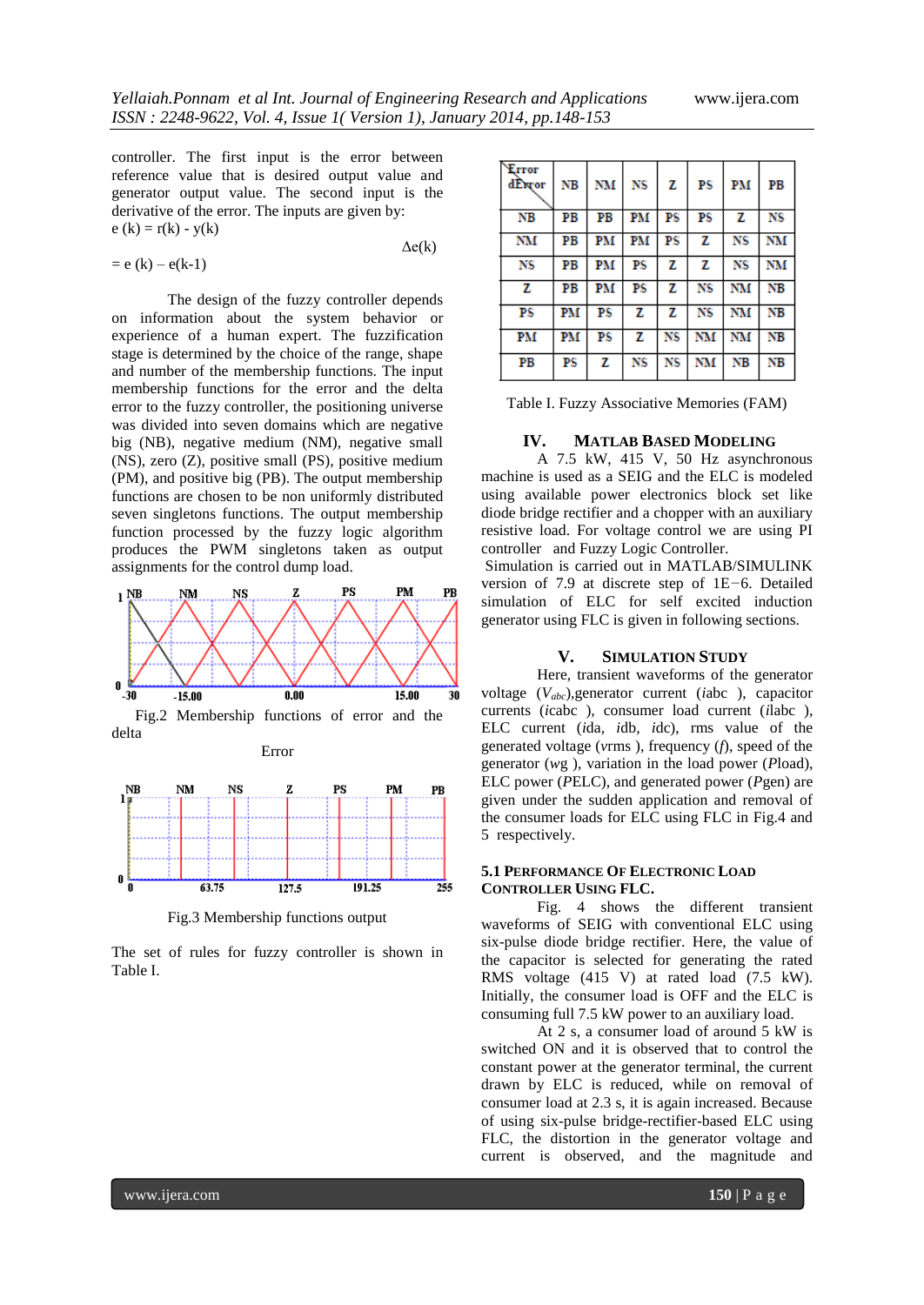frequency of the generated voltage are maintained constant. And generated power is also maintained constant throughout the operation of the machine with variable consumer load.

## **VI. EXPERIMENTAL INVESTIGATION**

In the experimental investigation, sensed terminal voltage of SEIG is compared with reference voltage and error signal is fed to the PI controller. The proportional and integral gains of the PI controller can be varied externally by means of having potentiometers. The error signal is fed to fuzzy control block through PI controller and FLC generates the outputs. This output of the PI controller and FLC is compared with the saw tooth carrier waveform. Frequency and magnitude of the

saw tooth waveform are decided by the externally connected resistive and capacitive elements. The PI controller and PWM generator are available in a Pulse generator. The output stage of the PWM controller has two push–pull amplifiers, which gives two outputs, one with a duty cycle variation of 0– 45% and the second with duty cycle variation of 50– 95%. For the chopper application, only a single output is needed with the duty cycle varying in the maximum possible range. The chopper has to be kept OFF when the SEIG is building up voltage and also when it is fully loaded with the consumer load. Figs. 4 and 5 demonstrate the simulation performance of proposed ELC using Fuzzy logic controller under dynamic conditions of load variations, respectively.

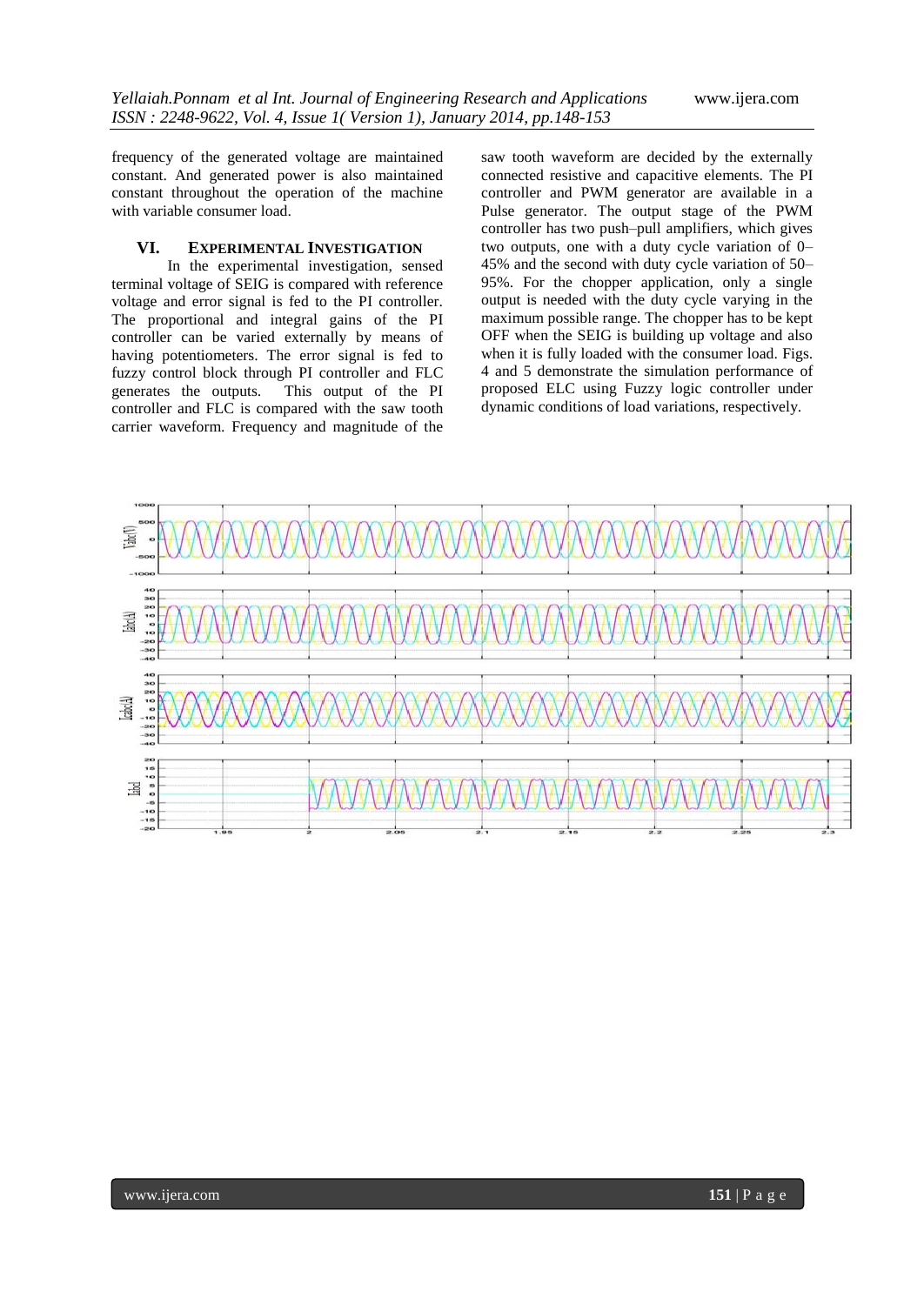

Fig.5 Simulation transient waveforms for generator RMS voltage. Frequency, generator speed and powers (PELC , PLOAD and PGEN and SEIG based on ELC using FLC on application and removal consumer load.

 $P_{gen}$ 

 $\overline{\circ}$ .

 $-1.5$